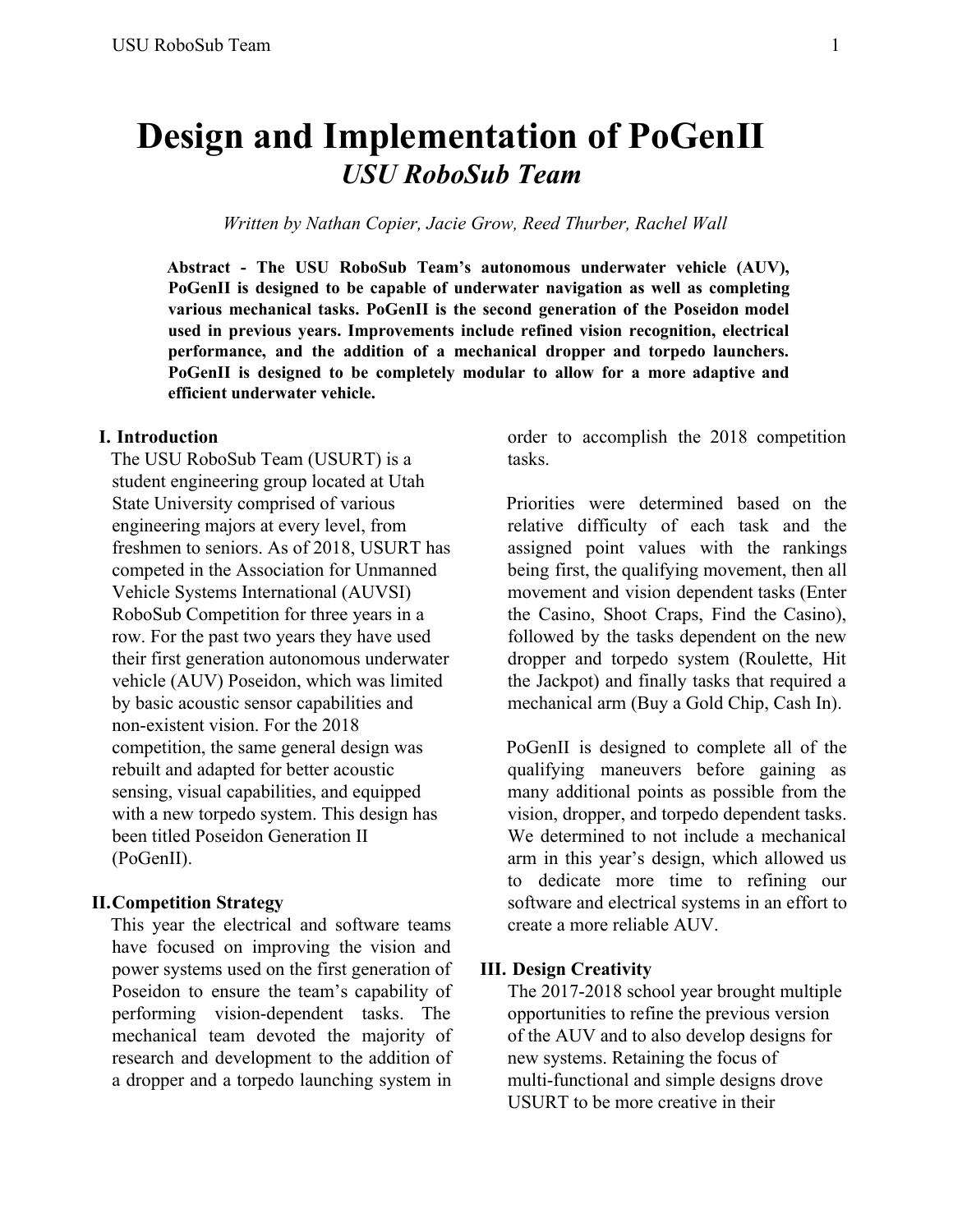approaches to electrical, mechanical, and software developments.



*Figure 1 CAD model of PogenII*

**A. Electrical -** The 2017-2018 USURT's electrical team introduced new organization and flexibility for PoGenII's electronics systems. These two characteristics were chosen as the focus due to recurring problems experienced during previous competitions, which included damages sustained from repeatedly removing boards from the array for repairs and processing power.

#### *Electronics Modules*

During the 2017 Competition USURT had difficulty diagnosing and replacing a faulty Arduino UNO and power distribution board. This was a problem that occurred due to the complexity of the wiring and mounting systems inside the dome of the AUV. To prepare for the 2018 competition, USURT decided to implement a modular electronics mounting system to help reduce the time and complexity of dealing with electronics on the submarine as well as reduce the damages sustained by individual boards when they are exposed in an open-air environment. Each electronic board or component is encased in removable acrylic modules to allow the electronics team to quickly test, modify, or replace a specific board or component without moving any of the other components. All modules are on a rack that can be placed on its side both for quick access to component wiring and to be removed from AUV entirely for testing or repairs (see figure 2).



*Figure 2 Electronic modules*

### *Stackable Processing Power*

During the design process, there was ambiguity about how much processing power PoGenII required to run the new vision software system USURT had started to research. USURT did not want to add too much processing power and shorten running time of the AUV, but needed a system that would be able to handle the undetermined load of the new system. In order to balance these two concerns the software splits the load between two and six Raspberry Pis. If all six Raspberry Pi's were used, there would be enough charge to run the entire 10 minute competition course length with acceptable maneuverability to complete the tasks selected. The current iteration of the AUV uses four Raspberry Pi's.

**B. Mechanical -** This year the USURT mechanical team focused their efforts on adapting the design of the first generation of Poseidon as well as developing new systems. The two main mechanical design challenges: retaining a modular design and developing a torpedo launching system.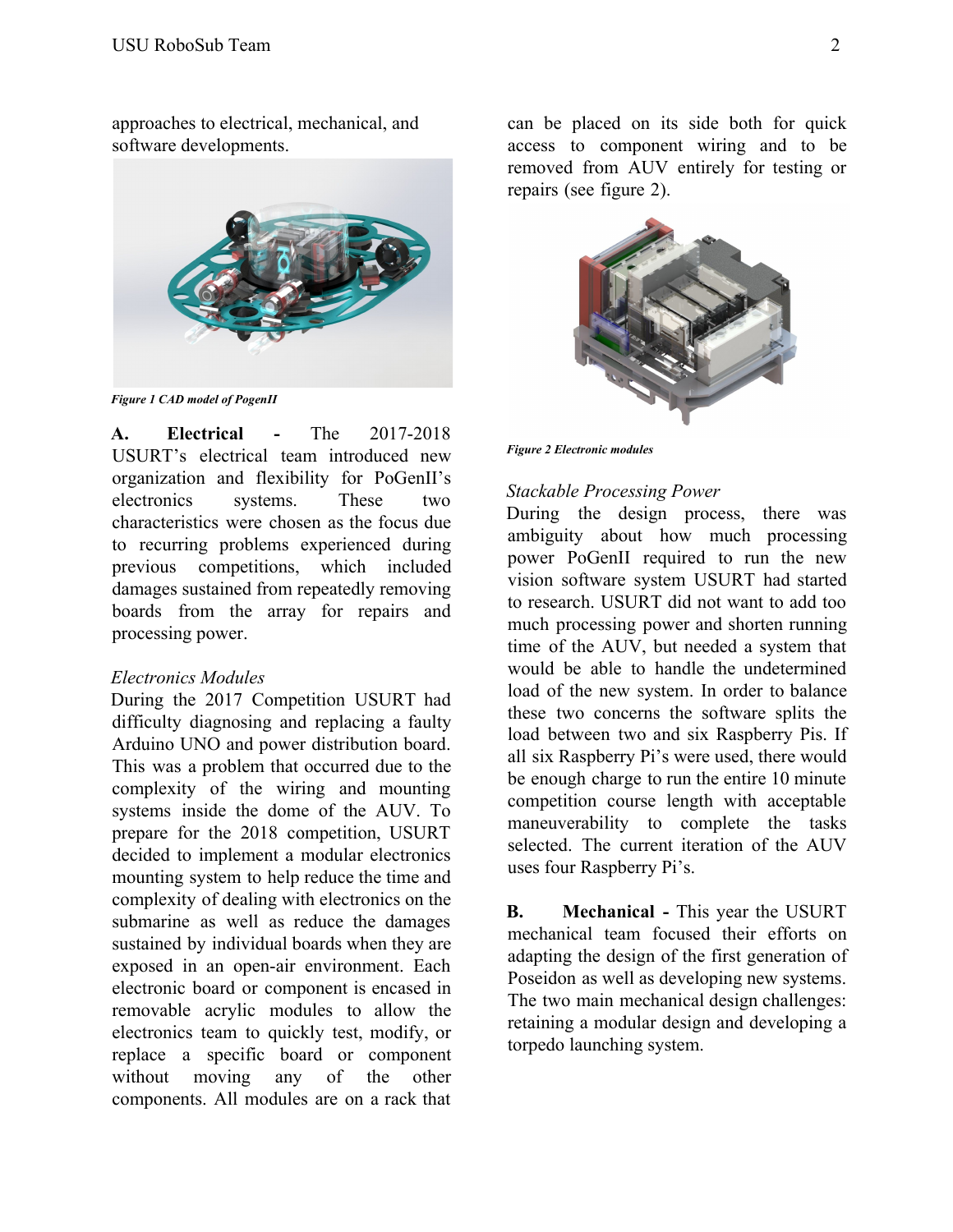## *Modularity*

A majority of design and development for USURT occurs before the official AUVSI Robosub competition rules are posted for the year. This necessitates an adaptive design for the body of the AUV, allowing systems to be added or removed after the challenges are released, without compromising the overall functionality of the AUV.

To achieve this adaptable design we created a series of uniform struts in the shape of the chassis. This geometry enabled us to create a standardized design for 3D printed brackets that can easily snap onto the aluminum chassis. This modular design easily accommodates growth by allowing us to mount new systems as they are developed enabling the team to quickly adapt to new or changing tasks. In addition the modular brackets simplify the repair process enabling us to remove individual components as they require testing and work, without affecting the rest of the systems mounted to the chassis.

### *Torpedos*

This is the first year that USURT has attempted to build a torpedo launching system for the AUVSI Robosub Competition. USURT wanted a torpedo launching system that was within allowable accuracy, easily launched, and reusable all while retaining minimal system complexity. The goal was to accurately target an opening two inches wide from a distance of four feet. Minimal interference from the launching system was important to minimize signal shadows on hydrophones, and minimize effect on the thrusters. A design using small refillable CO<sub>2</sub> cartridges imbedded in the torpedoes was chosen to allow for a longer continuous thrust impulse than possible with the shorter impulse created with an air burst behind the torpedo (see figure 3). This allows for sufficient velocity for an accurate shot, positive acceleration during the duration of the shot, reusability, control of launch pressure, and more efficient use of energy stored in pressure chambers.



*Figure 3 Torpedo launching mechanism*

**C. Software -** Poseidon's coding and processing design was highly creative this year.

#### *Communications*

The previous system for Poseidon was simplistic and required significant effort to maintain. For 2018, PoGenII uses a cluster of computers to accomplish tasks. Each subsystem (Arduino, Raspberry Pi Hub, Raspberry Pi Agent, Raspberry Pi Vision, Raspberry Pi, IMU) uses different underlying systems to communicate. The agent and hub run on the same board and use Linux pipes. Arduino uses a serial connection with the hub. Vision uses TCP with the hub. An abstraction was implemented on top of these systems to provide a uniform interface. The interface is event-driven and allows components to react on data received. Each implementation serializes/deserializes the data and manages the connection internally. The new system provides more robust data transfer and allows the business logic to be functional and reactive.

#### *Vision Recognition*

Poseidon previously used a procedural system, based on OpenCV's template matching, to detect objects. Under testing conditions (clear, well-lit water, artificial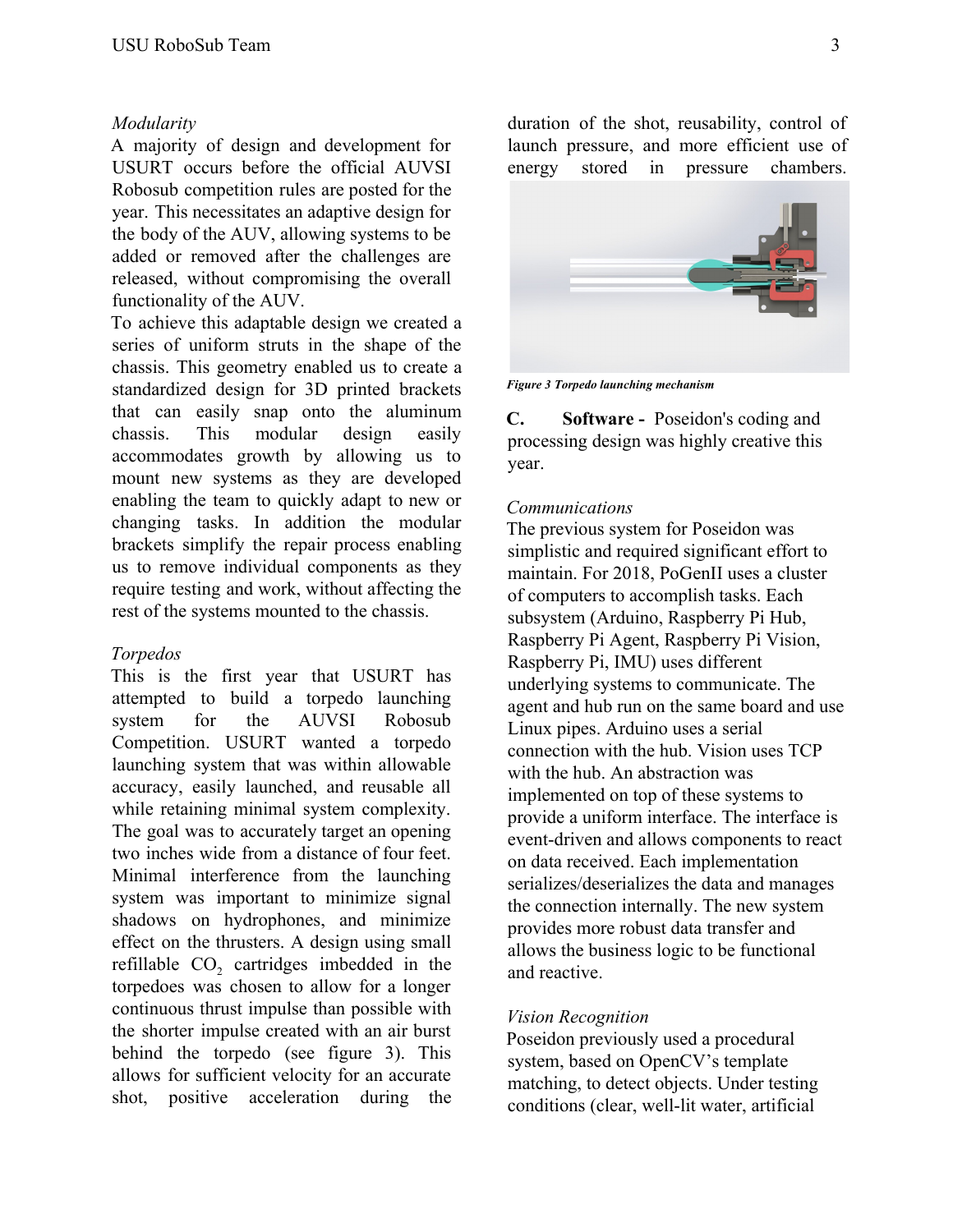light), template matching worked well. Under competition conditions (murky water, natural light), template matching was fragile. To overcome this, the software team has been experimenting with a neural network based on Google's TensorFlow library (see figure 4). This poses additional difficulties, however. PoGenII lacks the space and power for a full-size GPU. The neural network must become much smaller and more efficient so as to run on a Raspberry Pi in real time. Training will still need to completed on a standard GPU, and the network will run on a Pi. The task seems plausible, given the nature of RoboSub's tasks, but more experimentation needs to be done.



*Figure 4 Visual recognition software*

# **IV. Experimental Results**

The USURT performs in-water testing for 90 minutes once a week. A total of eight testing sessions this year have been allocated to testing PoGenII against a series of qualifications. USURT's priority was to first ensure each seal on the AUV was waterproof. The next priority USURT focused on was weight and buoyancy calculations, followed by mechanical functionality as well as electrical efficiency. By verifying PoGenII's ability to meet each of these qualifications, the remaining time leading up to competition can now be dedicated to refining software capabilities.

#### **A. Waterproofing**

The first priority for in-water testing was to waterproof the dome that houses all electrical components. USURT initially experienced leakage at the seal between the electronics dome and the aluminum chassis. USURT decided to test different layouts and combinations of the o-rings that were used for the seal. Last year's design incorporated a single o-ring compressed between two flat surfaces. This year the chassis included two grooves to prevent the o-rings from sliding out of place. However, this change in design introduced a new issue: the grooves were too deep and didn't allow for a proper seal. After testing various combinations of o-rings and varying the depth of the grooves, USURT determined that the optimal layout was to use two o-rings in the existing grooves and adding a third ring between them. The two o-rings are used to align the third, which is responsible for the actual seal.

Further testing for a waterproof seal was required for the two main camera pods as well as each electrical component that would be mounted outside of the central dome. The majority of these tests were conducted in the lab using a small, clear tank. USURT tested the o-ring seals utilized at both ends of the camera pods, the epoxy seal for the external electrical connector, and the epoxy coating on each electronic component. This was simply done by suspending each component in the tank and checking for visible signs of leakage.

### **B. Buoyancy**

Testing for weight and buoyancy was done concurrently with the design of the weight system. Utilizing an adaptive weight system composed of printed brackets and stackable washers, USURT was able to calculate the weight necessary to achieve neutral buoyancy. This same system allowed us to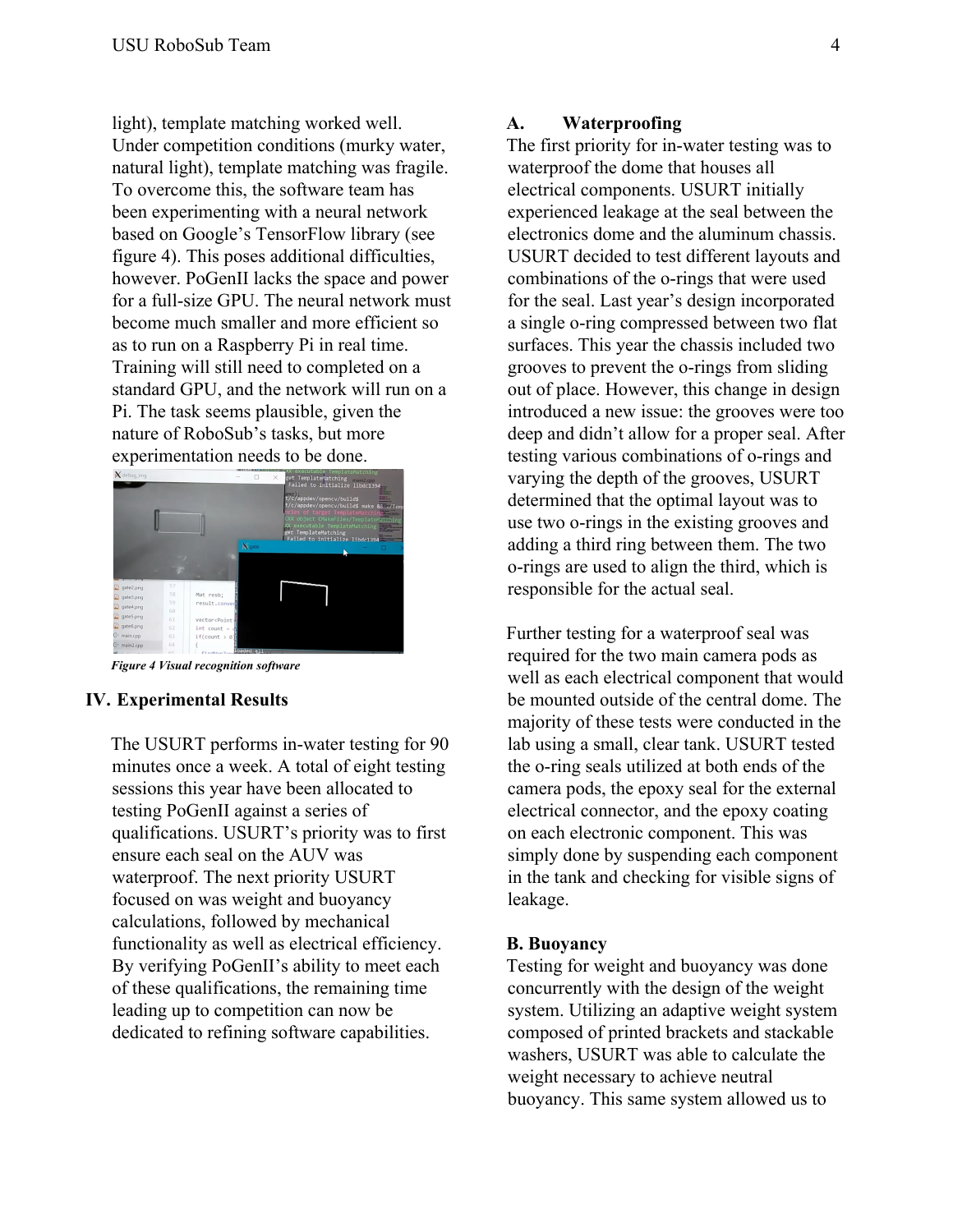simulate the final weight of the AUV without risking damage to electronics systems while testing waterproofing during wet testing.

# **C. Torpedos**

The majority of mechanical tests were focused on the new torpedo system. The torpedo body was tested for an airtight seal using the aforementioned clear tank. The same adaptive-weight technique for testing the AUV was utilized on a smaller scale to test buoyancy of the body of the torpedos (see figure 5). In-pool testing was reserved for the functionality of the torpedo release mechanism, testing for optimal fin design to ensure a straight path, and to determine the amount of pressure necessary to achieve a sufficient velocity.



*Figure 5 Torpedo buoyancy tests*

# **D. Electronics**

Before PoGenII was sufficiently waterproof, the electronic modules were assembled outside of PoGenII to simulate their respective positions beneath the central

dome. Running the electronics in a controlled environment allowed USURT to determine what components were giving off heat. This enabled USURT to determine the positioning of each component, as well as identify which areas would need to be grounded to the aluminum chassis in order to disperse heat.

# **V. Acknowledgements**

USURT would like to thank the Space Dynamic Lab and USU's CS, MAE, and ECE departments for helping us with essential funding. USURT would also like to thank USU's IDEA Lab and the Student Prototype Lab for allowing the team to use their space and tools in order to build PoGenII. USURT is also grateful to their adviser, Dr. Jonathan Phillips, for his support, advice, and encouragement. Finally, USURT acknowledges USU's Dean of Engineering, Dean Jagath Kaluarachchi, for his support of USURT.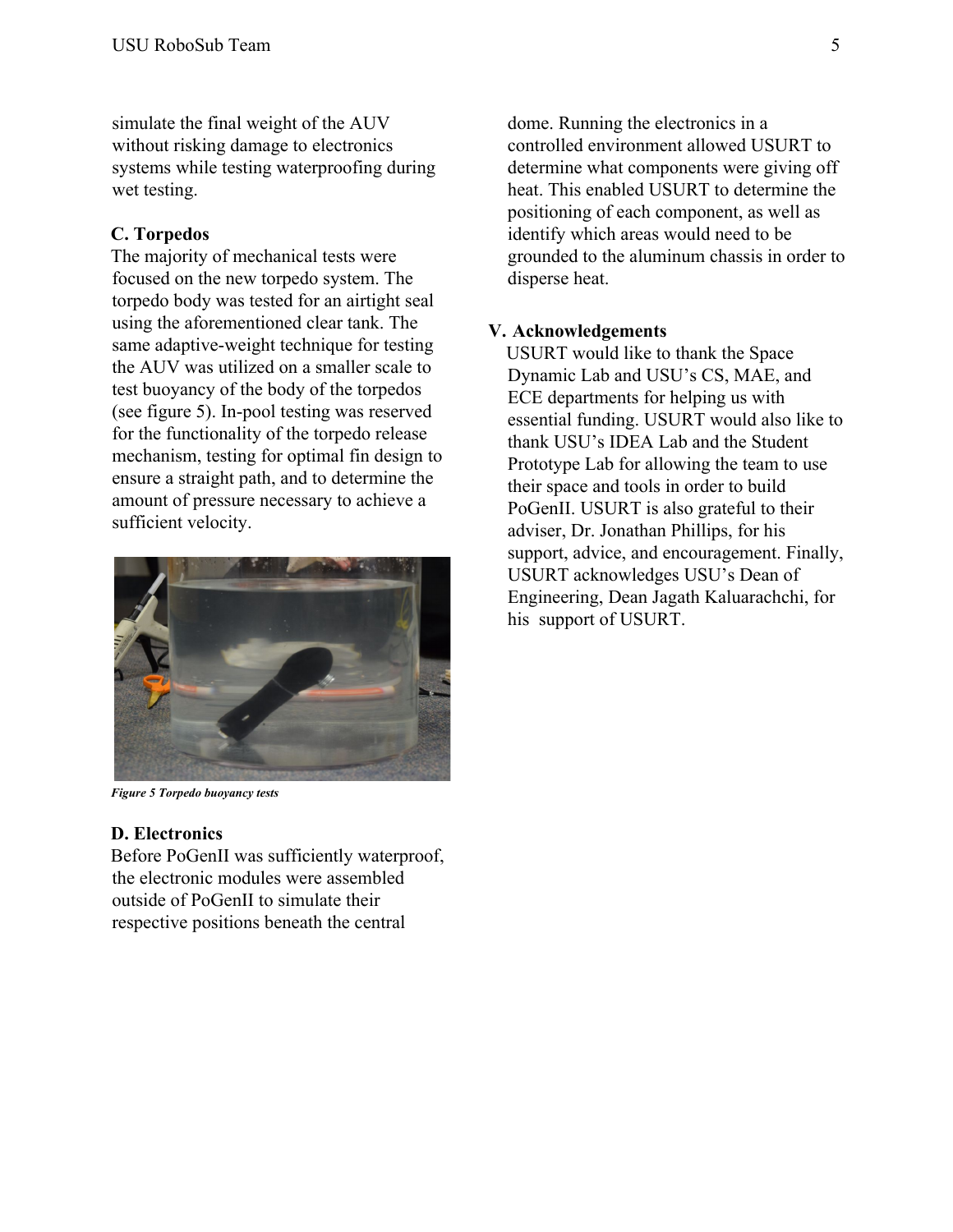# **Appendix A: Component Specifications**

| Component                                  | Vendor                                                  | Model/Type        | <b>Specs</b>                                   | Cost<br>(if new) |
|--------------------------------------------|---------------------------------------------------------|-------------------|------------------------------------------------|------------------|
| Frame                                      | <b>Central Valley</b><br>Machine                        | Custom            | Aluminum                                       | \$1,335.00       |
| <b>Thrusters</b>                           | <b>BlueRobitics</b>                                     | T200 Thruster x5  | Forward @12V<br>7.8 lbf Reverse<br>@12V 6.6lbf | \$169.00<br>each |
| <b>Battery</b>                             | Gens ACE                                                | LiPo Batteries x2 | 14.8V 45C<br>6750mAh                           | \$106.99<br>each |
| <b>CPU</b>                                 | Raspberry Pi                                            | 3 Model B x 3     | $1.2$ GHz<br>Quad-Core 1<br><b>GB RAM</b>      | \$35.20<br>each  |
| Programming Language 1                     | JavaScript                                              |                   |                                                |                  |
| Programming Language 2                     | $C++$                                                   |                   |                                                |                  |
| Compass                                    | See below                                               |                   |                                                |                  |
| <b>Intertial Measurement Unit</b><br>(IMU) |                                                         | GY-88             | 11-Axis                                        |                  |
| Doppler Velocity Log (DVL)                 | n/a                                                     |                   |                                                |                  |
| Camera(s)                                  | Cimkiz                                                  | A860 Webcam       | <b>USB 2.0</b>                                 | \$33.95          |
| Algorithms: vision                         | <b>TensorFlow</b><br>object detection<br>(experimental) |                   |                                                |                  |
| Algorithms: acoustics                      | <b>FFT</b>                                              |                   |                                                |                  |
| Algorithms: localization and<br>mapping    | <b>SLAM</b><br>(experimental)                           |                   |                                                |                  |
| Algorithms: autonomy                       | Procedural<br>algorithm                                 |                   |                                                |                  |
| Open source software                       | OpenCV,<br><b>TensorFlow</b>                            |                   |                                                |                  |
| Team size (number of people)               | 20                                                      |                   |                                                |                  |
| HW/SW expertise ratios                     | 4:4                                                     |                   |                                                |                  |
| Testing time: simulation                   | 20 hours                                                |                   |                                                |                  |
| Testing time: in-water                     | 25 hours                                                |                   |                                                |                  |